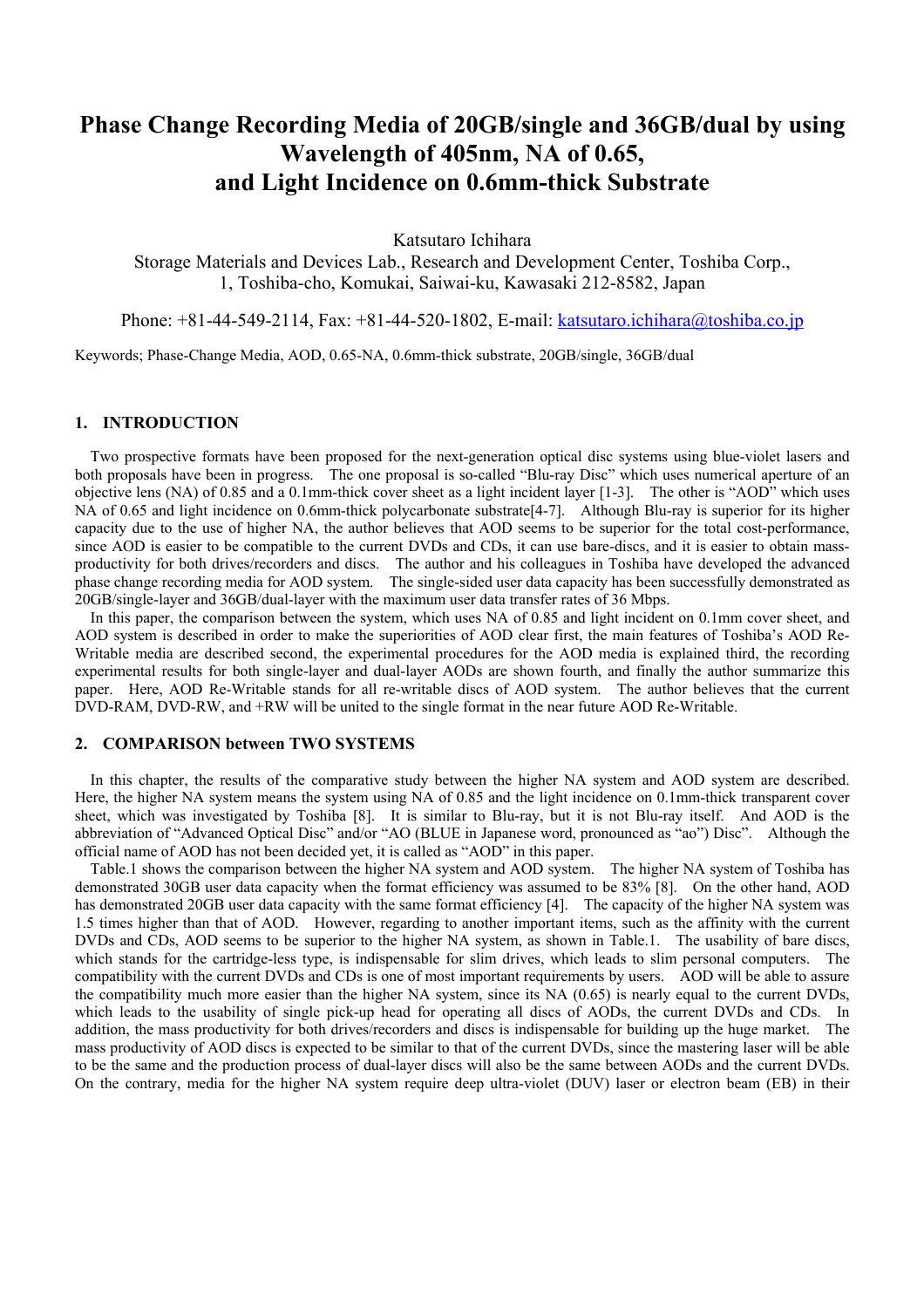mastering process. The production process of dual-layer discs in the higher NA system is also much different to the current DVD-9. Table.2 shows the example of comparison of the production process for dual-layer discs. In the case of AOD, the production process is simple as followings. L0, which stands for the first layer from the light incident side, and L1, which is the second layer from the light incident side, are prepared separately. The dual-layer AOD discs will completed by the bonding and the curing process after the depositions of films for L0 and L1. On the contrary, in the case of the higher NA system, the production process will be somewhat complicated as followings. The layer(s) of L1 is prepared on the formatted substrate, UV resin is coated on the L1, the format of L0 is made by the stamping and the curing, the stamper of L0 is removed, the layer(s) of L0 is prepared on the L0 format, and finally 0.1mm thick transparent cover sheet is attached on the L0.

 As the consequence, one of the main concepts of AOD is the affinity with the current DVDs and CDs, although the user data capacity and tilt tolerance will be smaller than the higher NA system.

## **3. Features of Toshiba's AOD Re-Writable Disc (Single-Layer)**

 Table.3 summarizes the main features of our single-layer AOD Re-Writable disc, which is based on the phase change technology.

Regarding to the higher linear density issues, we adopted the following technologies.

- (1) Bismuth substituted GeTe-rich pseudo binary alloy as the recording layer for obtaining both higher Carrier to Noise Ratio (CNR) and sufficient Erase Ratio (ER).
- (2) The interface layer free structure, which means that no crystallization enhancement layer was attached to the phase change layer, for reducing the noise-level, which leads to higher CNR.
- (3) L-H polarity, which defined so that the reflectivity of amorphous (Ra) is higher than that of crystal (Rc), for obtaining better overwriting ER. L-H polarity is also useful for obtaining lower cross-erase (XE).

Regarding to the higher track density issues, we adopted the following technologies.

- (4) Land and Groove (L/G) recording method for obtaining lower cross-talk (XT), lower cross-erase (XE), and higher tracking signal (TS).
- (5) Thermal Control Layer (TCL) for obtaining lower XE even when the track pitch is reduced much more.

The Toshiba's own technologies are (1), (2), and (5), although the novel interface layer is indispensable for the case of L0 of the dual-layer. In our recent results, the adoption of interface layer seems to be also useful for the single-layer case, since the interface layer will promise long life durability. The technology (3) has been the invention of NEC Corp. [9] and the technology (4) has been the invention of Matsushita Electric Industry [10].

The technologies of (1), (2), and (5) are described in detail in this paper including the novel interface layer technology for L0 of Toshiba's own.

#### *3-1. Bismuth substituted GeTe-rich pseudo binary alloy as the recording layer*

 It has been found that the difference in the refractive indices (n,k) between amorphous and crystal increase with increasing GeTe content in the pseudo binary GeSbTe composition line, which connects two inter-metallic compounds,  $Sb<sub>2</sub>Te<sub>3</sub>$  and GeTe, in blue wavelength region. The difference in the reflectivity, (Ra-Rc), was improved to about 23% from the value of about 16%, which was obtained when the typical  $(GeTe)<sub>2</sub>-C(Sb<sub>2</sub>Te<sub>3</sub>)$  composition was used. The Bismuth substitution has been found that ER was much improved even when we adopt the interface layer free structure. The improvement in ER was more than 10 dB when we adopted the Bismuth substitution and sufficient ER has been obtained.

#### *3-2. Interface layer free structure*

 It has been reported that the interface layers, which attached to the recording layer directly, enhanced the nucleation probability at the interface between the phase change film, which leads to high ER [11]. However, we have found that the adoption of the interface layer tended to increase the noise-level in some cases. The author suppose that this phenomenon may be originated from the improper combination of phase change material and the interface material. But unfortunately, the noise level increased much when we adopted the interface layer to the GeTe-rich phase change film. The noise-level was improved about 3 dB when we removed the interface layer and CNR increased much. However, ER decreased more than 10 dB by removing the interface layer simply. Thus, we adopted the Bismuth substitution to the phase change film and it did worked well, as described in *3-1*.

#### *3-3. Thermal Control Layer (TCL)*

 Higher linear density was successfully obtained by using the Bismuth substituted GeTe-rich recording layer and the interface layer free structure. However, higher track density was not obtained at this stage, since XE was too high when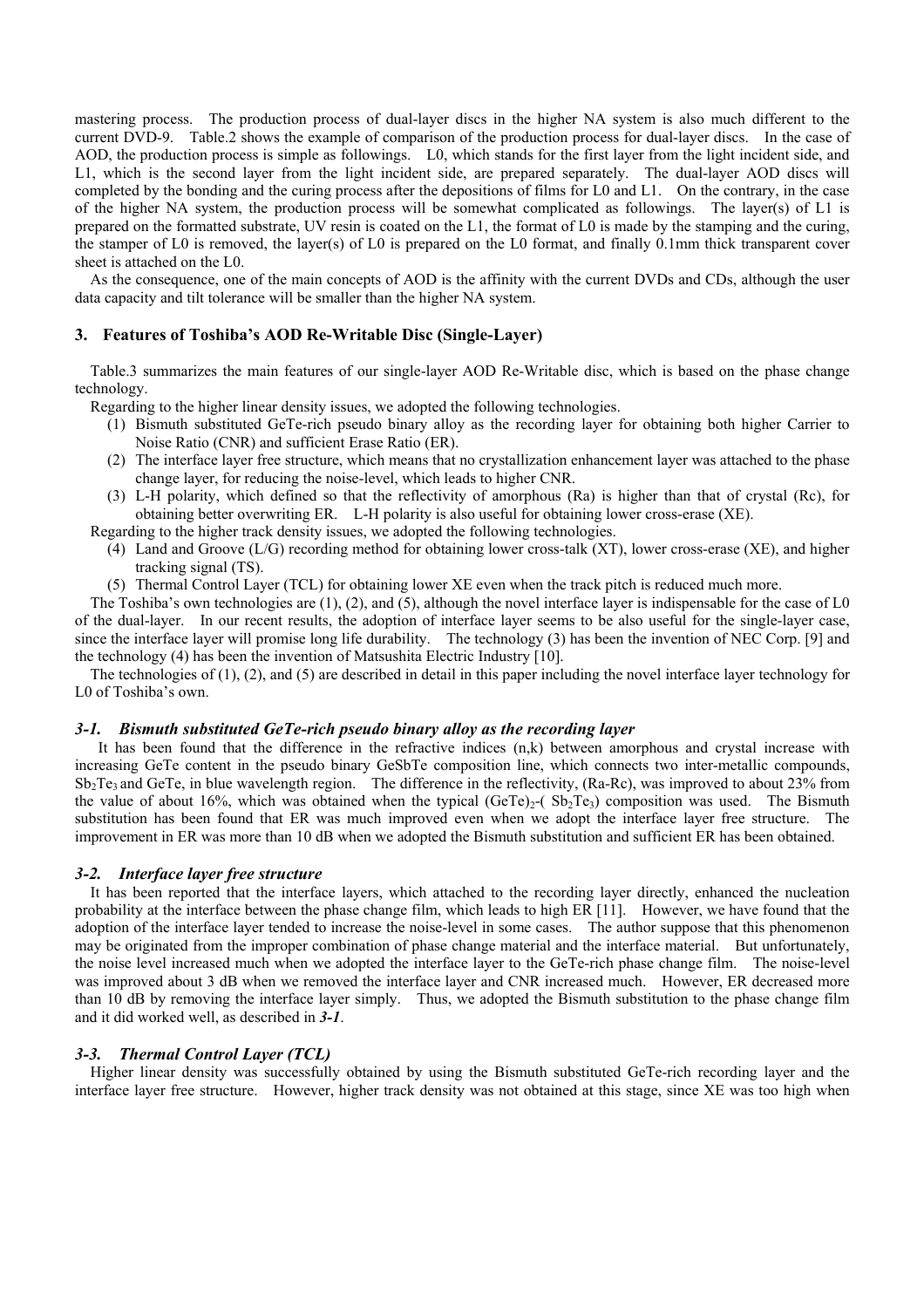the track pitch was made narrower. The origins of XE have been considered that (a) the direct heating of amorphous marks in the adjacent tracks by light irradiation and (b) the lateral heat diffusion from the track, on which the writing beam is irradiated, to the adjacent tracks. Since the absorption of amorphous (Aa) was made small as 50% through 60% due to the adoption of L-H polarity in our case, the direct heating was considered to be small. Therefore, we interpreted that the large XE was mainly originated from the lateral heat diffusion. We considered that the lateral heat diffusion would be suppressed by enhancing the heat diffusion perpendicular to the film plane, because of the nature of heat flow. The heat flow perpendicular to the film plane is dominated by the heat sink layer, which is the thick reflective layer, in the usual media. The one way to enhance the heat flow perpendicular to the film plane seemed to make thinner the interference layer between the recording layer and the heat sink layer. But this approach did not work well, since the balance between L/G degraded. Therefore, the novel approach has been adopted by using the Thermal Control Layer (TCL) at the light incident side of the recording layer. The film material has been chosen for TCL, which has both high thermal conductivity and high transmittance in blue light region. High thermal conductivity TCL has promised to enhance the heat flow perpendicular to the film plane toward the both sides of the recording layer. XE at track pitch of 0.34 um has been reduced to nearly equal to 0 dB for both L/G in accordance with the adoption of TCL.

#### *3-4. Film Structure of Single-layer AOD Re-Writable*

 Figure.1 shows the cross-sectional view of Toshiba's single-layer AOD Re-Writable medium. The combination of the films with high refractive index,  $1<sup>st</sup>$  Interference ZnS-SiO<sub>2</sub>, TCL (AlN), and  $3<sup>rd</sup>$  Interference ZnS-SiO<sub>2</sub>, and the film with low refractive index,  $2<sup>nd</sup>$  Interference SiO<sub>2</sub>, makes this medium as L-H polarity.

 AlN-TCL plays an important role to enhance the heat flow perpendicular to the film plane and suppress the latent heat flow, which leads to distinctly low XE characteristics even when the track pitch is made narrower. Figure 2 shows the results of thermal simulation for the medium without and with TCL. The arrows in this figure depict thermal flows. The arrows in the  $3<sup>rd</sup>$  Interference ZnS-SiO<sub>2</sub> direct to lateral and short, which means small heat flow perpendicular to the film plane in the case of the medium without TCL. On the contrary, the arrows direct to perpendicular and long in the case of the medium with TCL.

Furthermore, the Bismuth substituted GeTe-rich recording layer and the interface layer free structure improve the linear bit density, as described in *3-1* and *3-2*.

 Figure.3 shows the contour maps of the optical design for the medium shown in Fig.1. The horizontal axis is the thickness of TCL and the vertical axis is the thickness of the 3rd Interference layer. High reflectivity change (Ra-Rc) and high Ac/Aa are consistent in a wide thicknesses range, as shown in Fig.3. Here, Ac stands for the absorption of crystal. Ac/Aa is the index of overwriting ER. Overwriting ER can be optimized when the appropriate value of Ac/Aa is chosen, since the heat of fusion of amorphous and crystal compensates in overwriting operation. Best thicknesses for TCL and the 3<sup>rd</sup> Interference layer were around 20nms or so.

The features of the dual-layer AOD Re-Writable disc are described briefly in chapter 5.

#### **4. EXPERIMENTAL**

 The films were successively sputtered on 0.6 mm thick substrate with L/G format. The sputtering process has been mainly carried out by using OCTAVA proto-type machine, which was produced by Shibaura Mechatronics Corp. Then, the media were bonded to the counter substrates in the case of the single-layer discs. The fabrication process for the duallayer discs has already been shown in Table.2. The phase change films were crystallized by the use of a commercially based bulk initializing equipment before the recording experiments.

 Table.4 summarizes the conditions for the recording experiments. The data bit length was set to 0.13 um/bit in the case of the single-layer and it was set to 0.14 um/bit for the dual-layer's case. The track pitch was fixed at 0.34 um for both the single-layer and dual-layer cases, except the study of comparison. The maximum user data transfer rates were 36 Mbps for both single-layer and dual-layer cases. We have measured mainly 9T-CNR, ER, and XE for the analog characteristics. XE was defined as the decrease of 3T carrier level after 10 times 11T marks overwriting on both adjacent tracks. The CNR after 10 times random overwriting on a single track, and the CNR after 10 times overwriting on both adjacent tracks was defined as CNR-1 and CNR-2, respectively. The write strategy was optimized so that an asymmetry of 2T signals was balanced for the bER measurement.

 Here, the track pitch of 0.34 um corresponds to 0.26 um and 20GB capacity corresponds to more than 34GB when NA of 0.85 is used.

#### **5. RESULTS and DISCUSSION**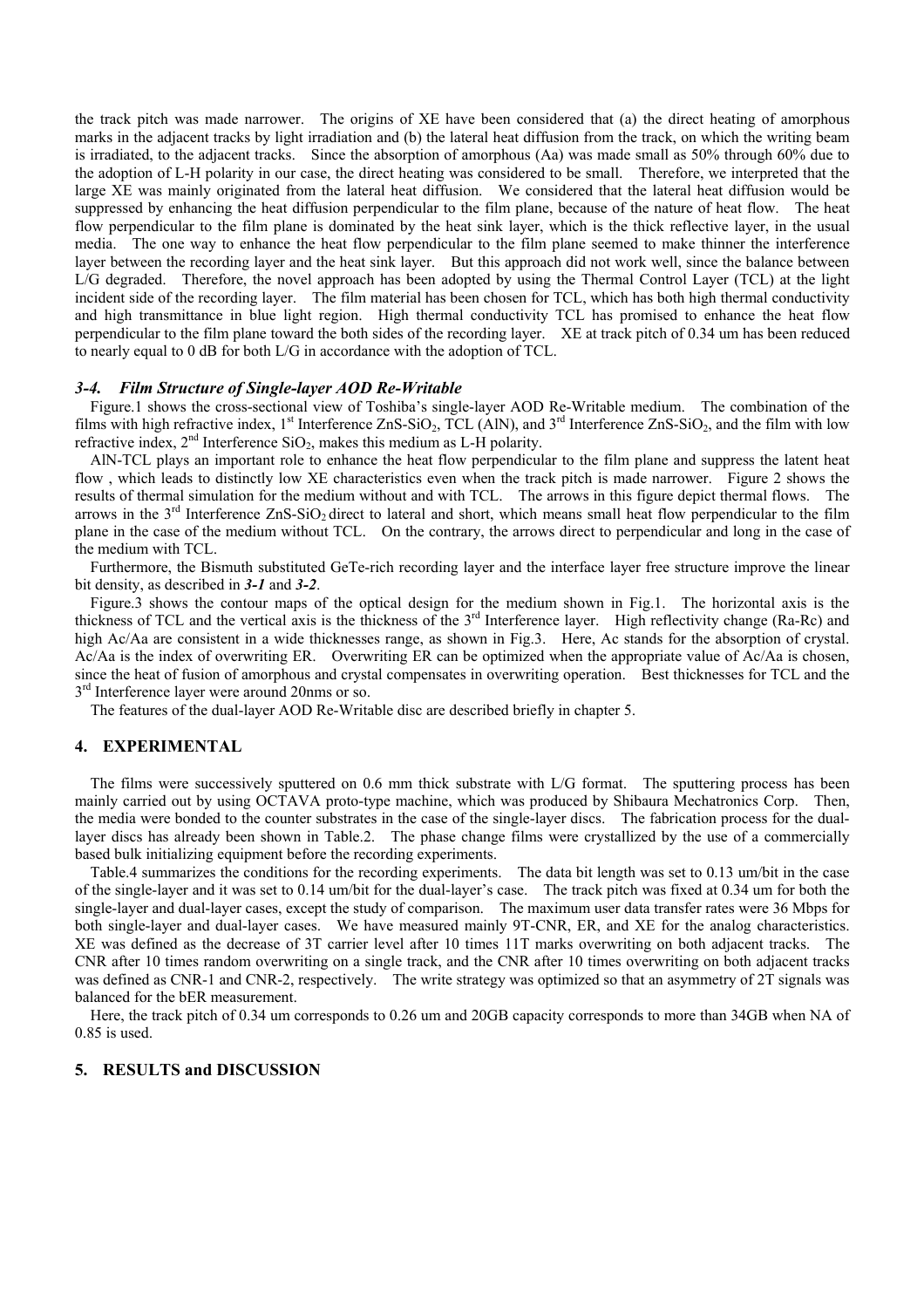#### *5-1. Single-Layer AOD Re-Writable*

 Table.5 shows the results of comparison between two types of TCL. The track pitch was set to 0.37 um, corresponding to 18GB, in this case. The one TCL is ultra-thin Ag-alloy (about 8nm thick) and the other TCL is 20nm thick AlN. We used Ag-alloy in our previous study. We have demonstrated 18GB capacity in this case [12]. Therefore, we examined several kinds of the film materials, which could replace Ag-alloy, in order to obtain 20GB capacity. Finally, we have found that AlN is much better than Ag-alloy for TCL. CNR after initial writing has been improved much by replacing Agalloy to AlN, since the noise level has decreased much. The origin of the noise for the medium with Ag-alloy as TCL may be considered to be the island-like film structure of ultra-thin Ag-alloy. The verification of this consideration is now in progress. ER of the medium with AlN-TCL has been also much improved, as shown in Table.5. This is because Ac/Aa of the medium with AlN-TCL became to an appropriate value, since Ac/Aa of the medium with Ag-alloy TCL was nearly equal to the unity which had no compensation capability of the heat of fusion between amorphous and crystal. XE shows the similar values between two types of TCLs in the case of the track pitch of 0.37 um. XE of AlN-TCL seemed to be superior than Ag-alloy TCL when the track pitch is reduced to 0.34 um.

 Table.6 shows the CNR-1 and CNR-2 of the medium with AlN-TCL in the case of track pitch of 0.34 um. The difference between CNR-1 and CNR-2 corresponds to XE. There is no substantial difference between CNR-1 and CNR-2, as shown in Table.6.

Figure.4 shows the bERs as a function of radial and tangential tilts. The bottom bER was less than 10<sup>-6</sup> for both L/G. The system requirement of bER is 3 times  $10^{-4}$ . Both the radial and the tangential tilt margins at a bER of 3 times  $10^{-4}$  are sufficiently wide. Figure.5 shows the bottom bER as a function of overwriting cycle. The data was obtained by using the random shift recording. The bottom bER increases only slightly more than 100 times overwriting, but it keeps less than  $10^{-5}$  even after overwriting 10,000 times.

As the consequence, we have successfully demonstrated 20GB/single-layer user data capacity with sufficient tilt margins and feasible overwriting cycle times by using our advanced phase change medium for AOD system.

#### *5-2. Dual-layer AOD Re-Writable*

L0 is mainly described in this section. The requirements for L0 are the large transmittance (about 50%) and the balance in transmittance between amorphous and crystal [13], which lead the issues of low contrast ratio, low cooling rate, and low ER. Regarding to these issues, we have adopted the following technologies for L0.

- (1) H-L polarity for obtaining a large contrast ratio.
- (2) Additional transparent heat sink layer for obtaining a rapid cooling rate.
- (3) Novel interface layers for obtaining a sufficient ER even when the recording layer thickness is around 6 nm.

 Figure 6 shows the cross-sectional view of the dual-layer AOD Re-Writable. The light is incident from the lower side of this figure. We examined various kinds of interface layers and finally we have found that TS-interface layer is quite effective to obtain a sufficient ER in L0. Here, TS-interface layer stand for the ultra-thin film, which was sputtered from  $Ta_2O_5 + X$  composite target supplied by Tosoh Corp. The promising candidate for the additional heat sink layer has been AlN at the present.

Figure 7 shows the example of the optical design. Transmittance of 50% and the contrast ratio of about 80% are consistent at the thickness of the recording layer of about 6 nm, when we combine Bismuth substituted GeTe-rich alloy as a recording layer,  $HfO<sub>2</sub>$  as interface layers, and 10nm thick Ag-alloy semi-reflective layer. The similar results were obtained in the case of TS-interface layers.

Figure 8 shows CNR-1s as a function of peak power during writing for the medium with HfO<sub>2</sub> (a) and TS (b) interface layers. The medium with TS-interface layers (b) shows both higher sensitivity and higher CNR. Therefore, we have chosen TS-interface layers for L0.

Table.9 shows the analog characteristics and bER performances for L0 and L1. All analog characteristics are sufficient for both L/G of both L0 and L1 so that all bottom bER are less than 4 times  $10^{-5}$ . The bERs of L0 are 5 track performance and those of L1 is single track performances. The bER of L1 for the multi track operation are in progress now.

It can be said that the feasibility of 36GB/dual-layer AOD Re-Writable has been successfully demonstrated.

## **6. CONCLUSION**

 Two prospective formats, the higher NA system and AOD, have been compared. AOD is considered to be superior for its total cost-performance, such as the usability of bare discs, the easier compatibility to the current DVDs and CDs, and the easier mass productivity of both drives/recorders and discs, although the user data capacity and tilt margins of the higher NA system are superior than AOD due to the uses of higher objective lens and thinner light incident layer. The author and his colleagues have been focusing on the development of AOD Re-Writable discs, which are based on the phase change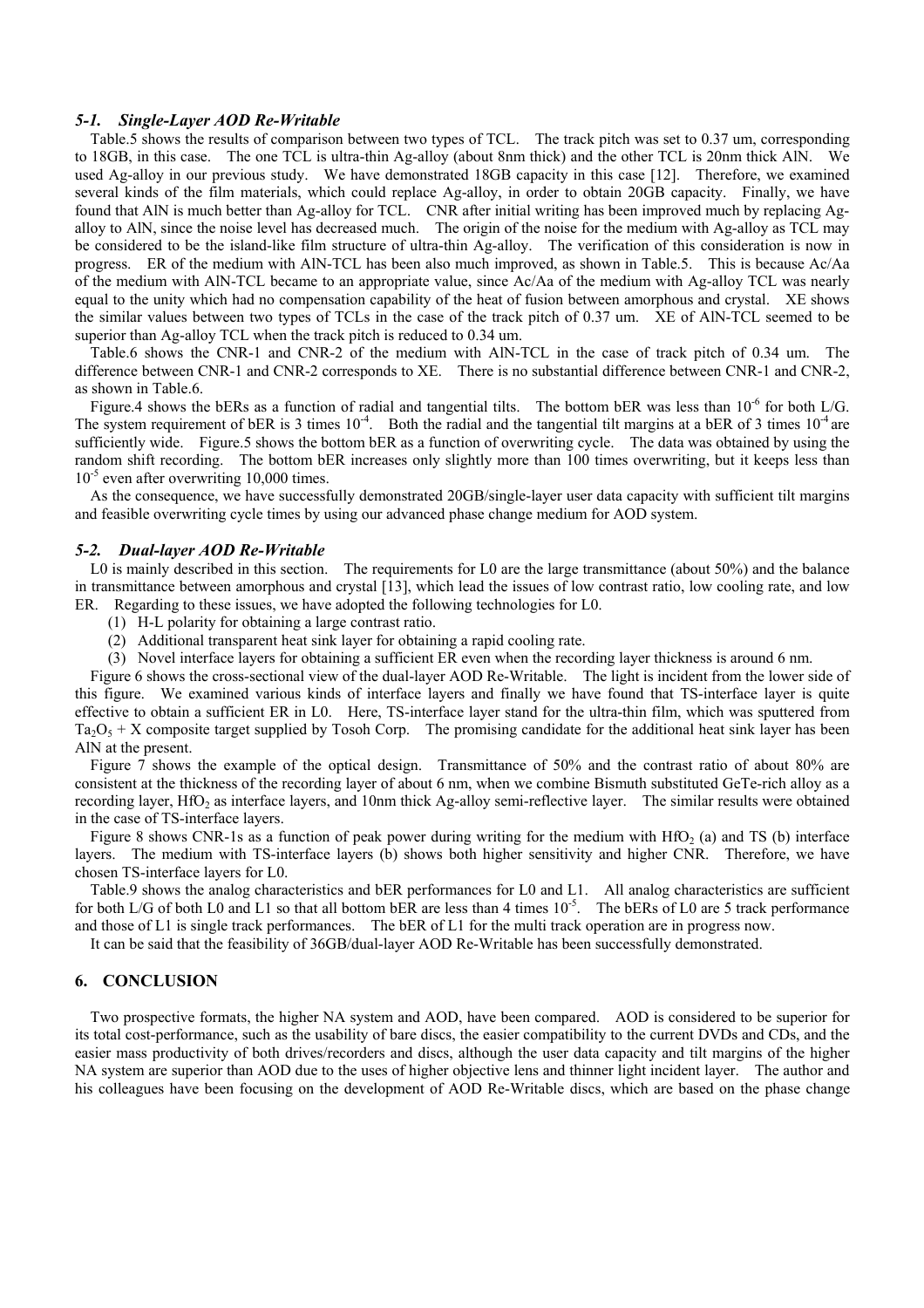recording technology. The author and his colleagues in Toshiba have developed both single-layer and dual-layer disc technologies. The main features for the single-layer technologies are the adoptions of Bismuth substituted GeTe-rich alloy as a recording layer, interface layer free structure, and AlN thermal control layer. We have successfully demonstrated the user data capacity of 20 GB/single-layer and the maximum user data transfer rate of 36 Mbps by using our advanced phase change medium at bER performances, when the format efficiency is assumed to be 83%. 20GB capacity will be able to record about 4.5 hours of high-definition moving picture when the compression method is assumed to be H.264. Furthermore, we have been challenging the development of dual-layer AOD Re-Writable disc. The main features of our dual-layer technologies are the adoptions of the H-L polarity, the additional transparent heat sink layer, and the novel interface layers. We have successfully demonstrated the feasibility of the user data capacity of 36GB/dual-layer. The author believes that AOD will be the main stream in the future interchangeable disc storage devices in the consumer market and the professional archiving market as well.

# **[REFERENCES]**

- [1] K. Osato et al., Proc. SPIE,3401, 80 (1998)
- [2] H. J. Borg et al., Jpn. J. Appl. Phys, 40, 1592 (2001)
- [3] I. Ichimura et al., Tech. Digest of ODS'01, 139 (2001)
- [4] N. Ohmachi et al., Proc. PCOS'02, 98 (2002)
- [5] T. Tsukamoto et al., Proc. PCOS'02, 20 (2002)
- [6] T. Sugaya et al., Proc. PCOS'02, 86 (2002)
- [7] S. Ohkubo et al., Proc. PCOS'02, 92 (2002)
- [8] K. Yusu et al., Tech. Digest of ODS'02, 413 (2002)
- [9] S. Ohkubo, USP-6,064,642 (2002-5-16)
- [10] K. Nishiuchi et al., USP-5,568,461 (1996-10-22)
- [11] N.Yamada et al., Jpn. J. Appl. Phys., 37-1, 4B, 2104(1998)
- [12] This was reported in WG-11 meeting of DVD-Forum on May(2002)
- [13] N. Yamada et al., Tech. Digest of ISOM/ODS'02, 404(2002)

#### *Acknowledgement*

The author wishes to express his thanks to all colleagues of AOD in NEC and Toshiba for their cooperative studies. The author also expresses his great thanks all member companies of WG-11/TG-11-1 of DVD-Forum for their earnest support to our proposal of AOD. Finally, but not least, the author expresses his thanks to the committee members of EPCOS'03 for giving the occasion to discuss about the future optical recording system and media.

| System                         | <b>AOD</b>                | <b>Higher NA</b>   |
|--------------------------------|---------------------------|--------------------|
| <b>Disc</b> items              | t0.6mm&NA0.65             | t0.1mm&NA0.85      |
| Capacity                       | $20$ GB                   | 30GB               |
| <b>Bare disc</b>               | <b>Possible</b>           | <b>Difficult</b>   |
| <b>CD/DVD</b><br>compatibility | <b>Possible</b>           | <b>Difficult</b>   |
| <b>Mastering laser</b>         | UV (Same as DVD)          | <b>DUV</b> or EB   |
| Dual layer disc                | Same as DVD               | <b>Difficult</b>   |
| Disc cost                      | <b>Almost same as DVD</b> | <b>Expensive</b>   |
| <b>Mass productivity</b>       | Almost same as DVD        | <b>New Process</b> |

#### **Table.1 Comparison of Two Optical Systems**

# **Table.2 Comparison of Process for Dual-layer disc**

**AOD 1. Deposition ofL0 2. Deposition ofL1 3. UV resin coating 4. bonding 5. Curing** 1. **Deposition of L1 2. UV resin coating 3. stamping 4. Curing 5. Remove stamper 6. Deposition ofL0 7. Forming coverlayer Higher NA**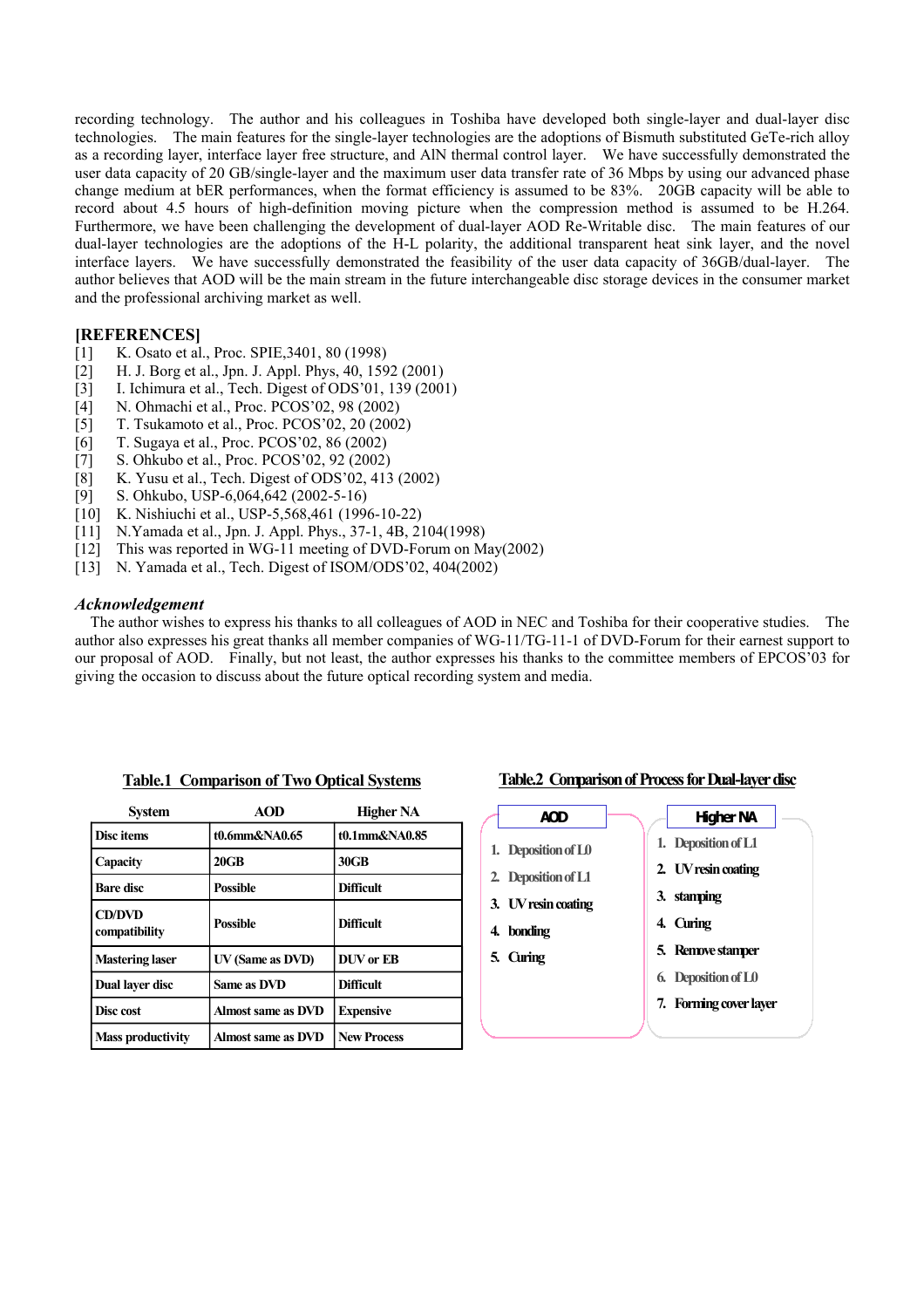

| Capacity                | 18 G B                       | 20 G B |  |
|-------------------------|------------------------------|--------|--|
| Laser wavelength        | $405n$ m                     |        |  |
| NA of objective lens    | 0.65                         |        |  |
| Thickness of substrate  | $0.6m$ m                     |        |  |
| Track pitch             | $0.34 \mu m$                 |        |  |
| Data bit length         | $0.14 \mu m$<br>$0.13 \mu m$ |        |  |
| Channel clock frequency | 64.8MHz                      |        |  |
| Modulation code         | RLL(1,7)                     |        |  |
| Data detection method   | PR(1,2,2,2,1)                |        |  |

## **T a b le .4 E x p e r im e n t a l c o nditio n**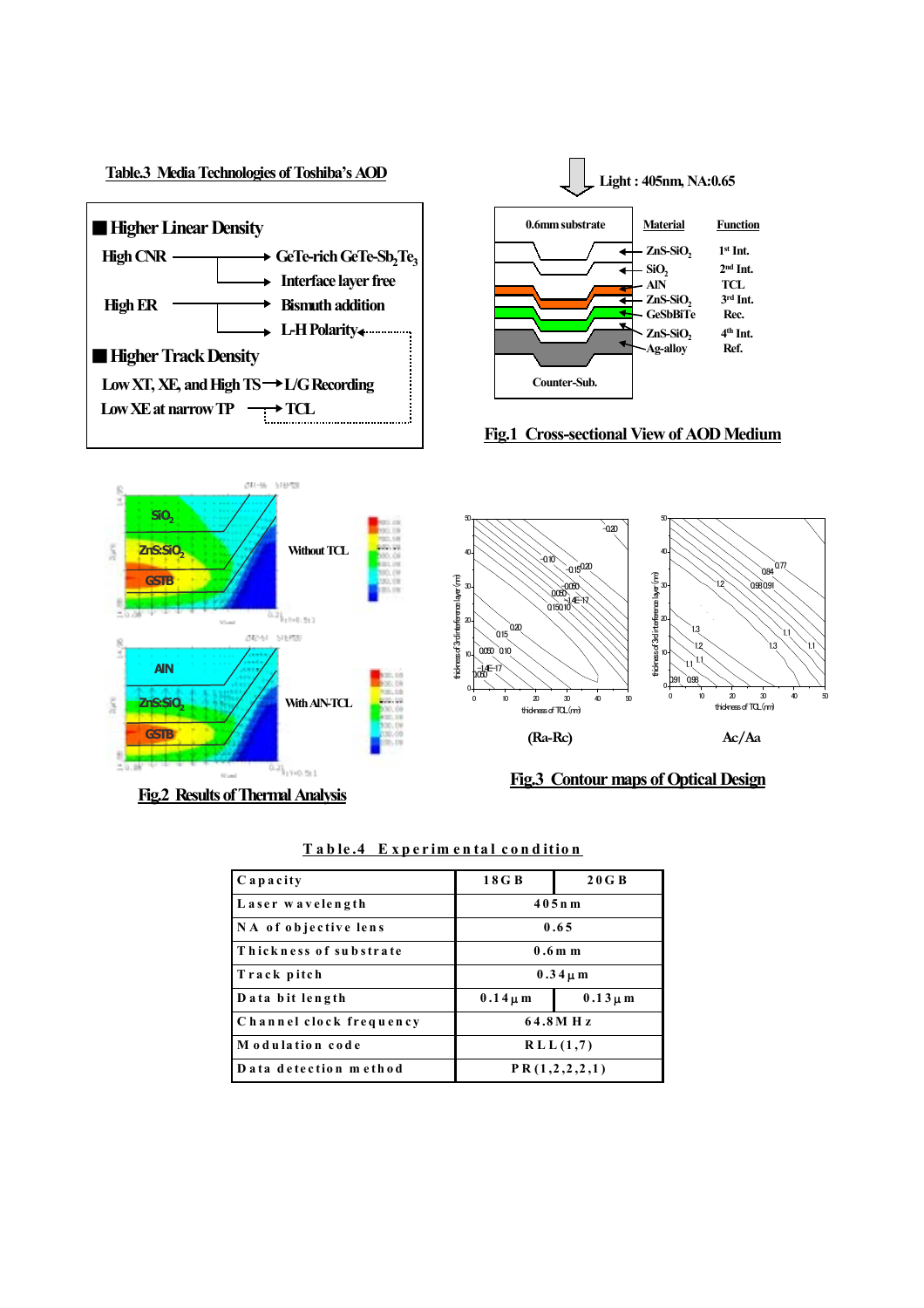| Table.5 Comparison between Ag-alloy and AlN as TCL |  |  |  |
|----------------------------------------------------|--|--|--|
|                                                    |  |  |  |

| <b>Table.6 Overwrite and XE performances</b> |  |
|----------------------------------------------|--|
|                                              |  |

**CNR1 (dB)**

**55.5**

**56.2 54.5 54.2**

**(Track pitch:0.34um)**

**G L L**

**G**

**CNR2 (dB)**

| material<br>of TCL | $CNR$ (dB) |      | Noise $(dB)$ |         | ER(dB) |      | $XE$ (dB) |     |
|--------------------|------------|------|--------------|---------|--------|------|-----------|-----|
|                    | G          | L    | G            | L       | G      | L    | G         | L   |
| Ag-alloy           | 56.8       | 57.9 | $-67.8$      | $-69.9$ | 25.7   | 26.6 | 0.0       | 0.3 |
| <b>AIN</b>         | 59.4       | 58.3 | $-72.2$      | $-72.6$ | 33.7   | 33.0 | 0.1       | 0.2 |

**(Track pitch:0.37um)**

# **Radial tilt ilt ilt ilt ilt ilt ilt ilt ilt ilt ilt ilt ilt ilt ilt ilt ilt ilt ilt ilt ilt ilt ilt ilt ilt ilt ilt ilt ilt ilt ilt ilt ilt ilt ilt ilt**



**F ig .4 B it e r r o r r a te o f 20G B /sin g le -la y e r d is c**